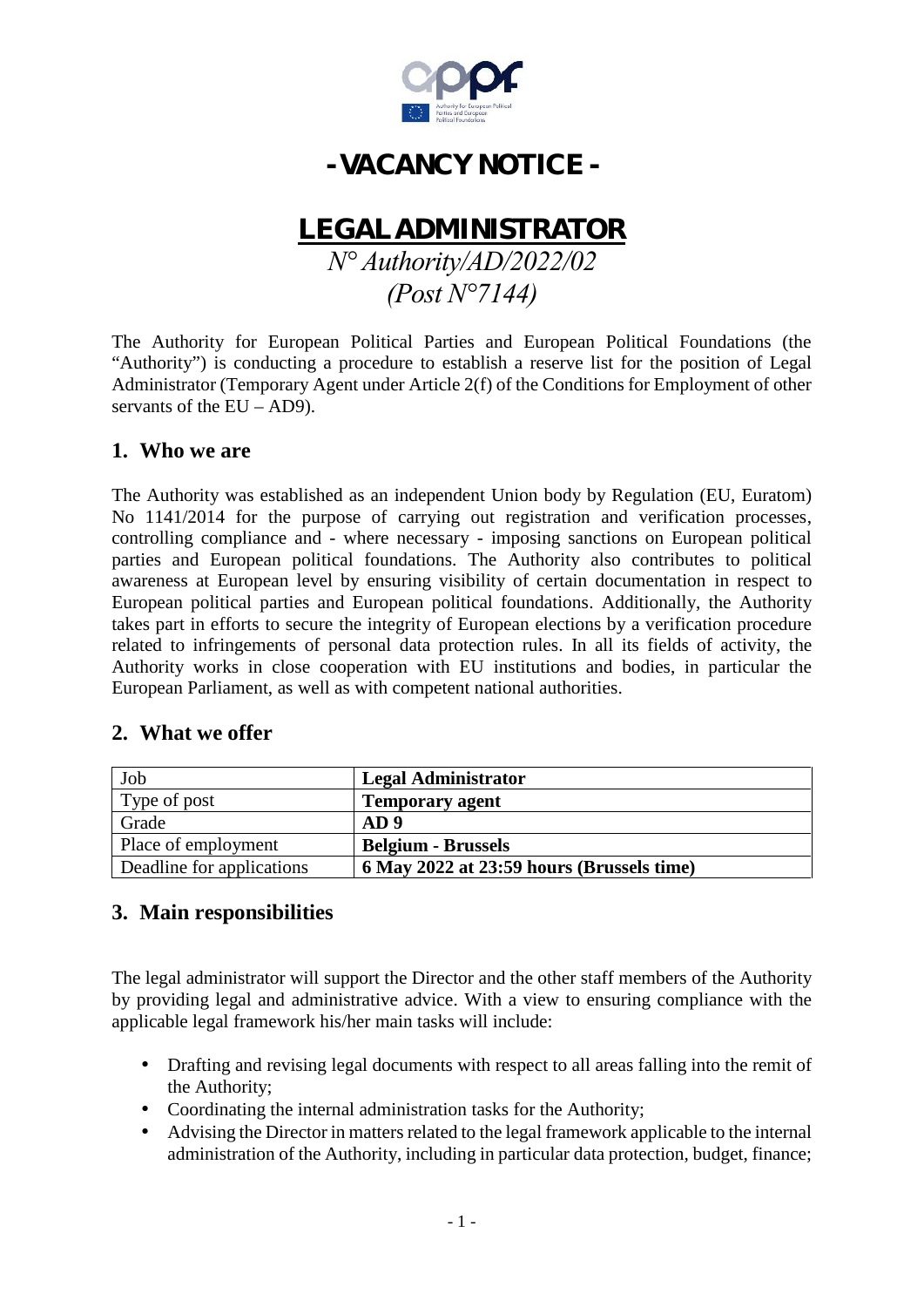

- Advising the Director in matters related to human resources, organising and coordinating relevant procedures;
- Drafting briefings for the Director;
- Cooperating with external stakeholders;
- Performing any other legal or administrative duties assigned to him/her by the Director.

## **4. Requirements**

#### **4.1. Eligibility criteria**

In order to be eligible, candidates must have fulfilled by the closing date for applications and maintained throughout the selection procedure and appointment the following criteria:

- Be a national of a Member State of the European Union;
- Be entitled to his or her full rights as a citizen;
- Have fulfilled any obligations imposed by the applicable laws concerning military service;
- Meet the appropriate character references as to their suitability for the performance of duties of the post<sup>1</sup>;
- Have a thorough knowledge of one of the official EU languages and a satisfactory knowledge of another of these languages to the extent necessary for the performance of their duties (candidates are invited to specify in their CV any language certificates they have obtained which can demonstrate their language skills);
- Be physically fit to perform the duties linked to the post<sup>2</sup>.

Additionally, given that two positions are published simultaneously for the purpose of selecting complementary legal profiles who thrive in one of two roles and cooperate excellently with the respective other, candidates may apply only either for the vacancy in the procedure Authority/AD/2022/02 (legal administrator) or for the vacancy in the procedure Authority/AST/2022/03 (legal management assistant). Any candidate who would apply to both these vacancies would automatically be disqualified from both selection procedures.

#### **4.2. Selection criteria**

Candidates selected on the basis of the above eligibility criteria will then be evaluated according to the following selection criteria:

#### Essential:

 Have a level of education which corresponds to completed university studies in law of at least four (4) years, attested by a diploma in law;

<sup>&</sup>lt;sup>1</sup> Prior to the appointment, the successful candidate will be asked to provide a certificate issued by a competent Member State Authority attesting the absence of any criminal record.

<sup>&</sup>lt;sup>2</sup> Prior to recruitment, the successful candidate shall be medically examined in line with requirement of Article 12(2)(d) of the Conditions of Employment of Other Servants of the EU.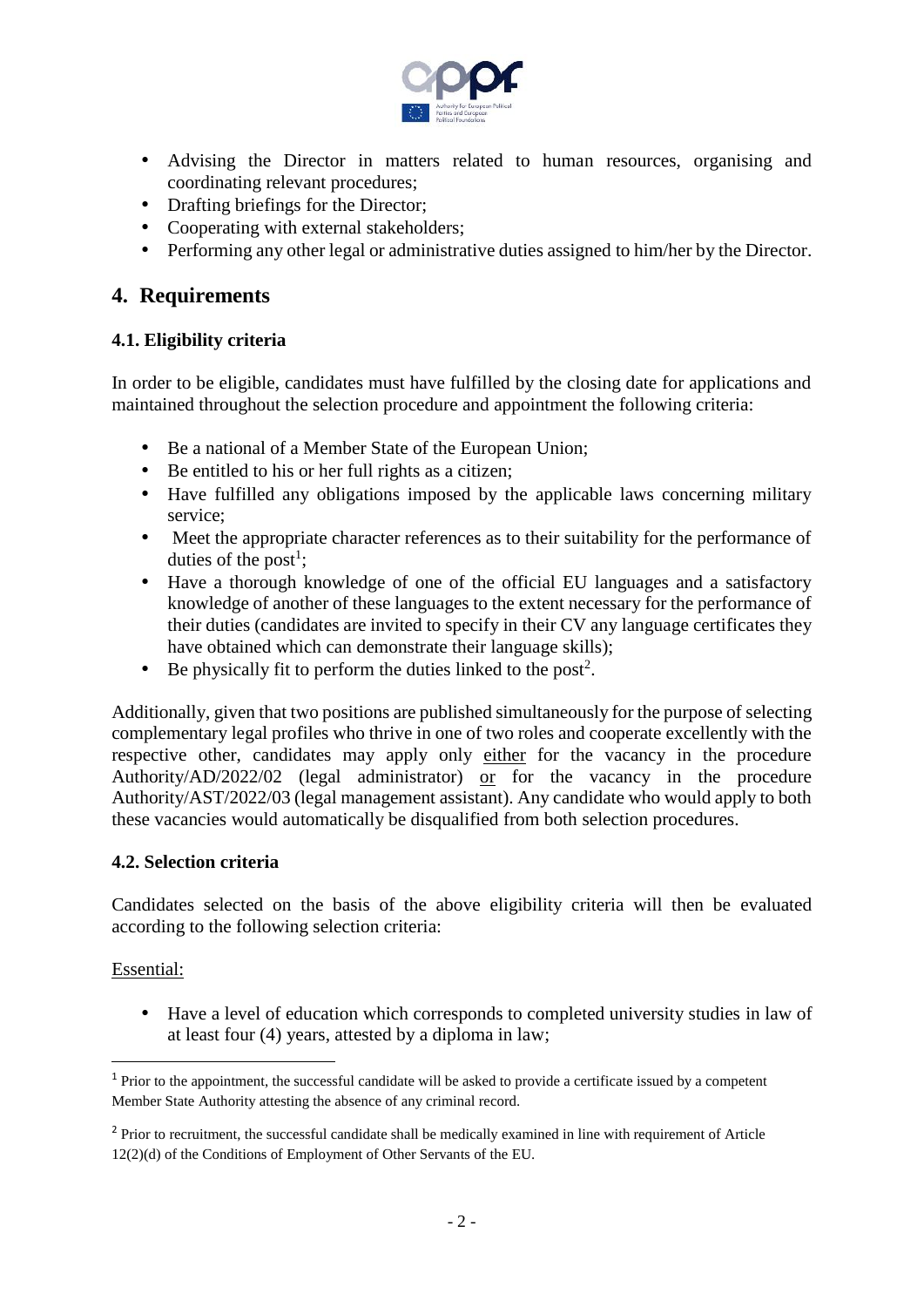

- Candidates must have, at the closing date for applications, professional experience of at least ten (10) years in the field of law after the diploma in law was obtained;
- Given the nature of the tasks as well as the linguistic profiles of the legal administrator's interlocutors in European political parties and European political foundations, EU Institutions, several EU bodies as well as Member States (including in particular Belgium and France), candidates need to be able to communicate effectively and produce well-structured and precise texts in both English and in French (at least C1 level).

The following are regarded as strong assets:

- Proven legal work experience in an administrative or supervisory field, in an intercultural context;
- Experience in protecting EU financial interests by contributing to relevant procedures;
- Experience in applying the EU institutions' data protection legal framework;
- Practical experience in EU budget planning and budget implementation;
- Further EU languages spoken and written (at least B2 level);
- Proven prior team coordination experience.

Additionally relevant for selection:

- Be motivated, flexible and dynamic;
- Excellent organisational and communication skills;
- Ability to motivate team members;
- Ability to prioritise;
- Ability to deliver structured and well thought-through work products under pressure;
- Ability to adjust to changes in a rapidly evolving work environment;
- High sense of discretion and confidentiality;
- Be proactive in identifying scope for efficiency gains and methodological optimisation;
- Be able to apply the law to complex sets of facts and documentation which he/she might need to gather as well.

## **5. Application procedure**

Candidates are required to check carefully before submitting an application whether they meet all the eligibility criteria, particularly concerning the required types of diploma.

Part-time work will be taken into account in proportion to the percentage of full-time hours worked; therefore, candidates are requested to indicate the percentage of part-time employment.

In order to facilitate the process, candidates are invited to apply in English, which is the main working language of the Authority.

Candidates who are interested in this vacancy and believe they have the necessary qualifications should submit their application, by e-mail only, to: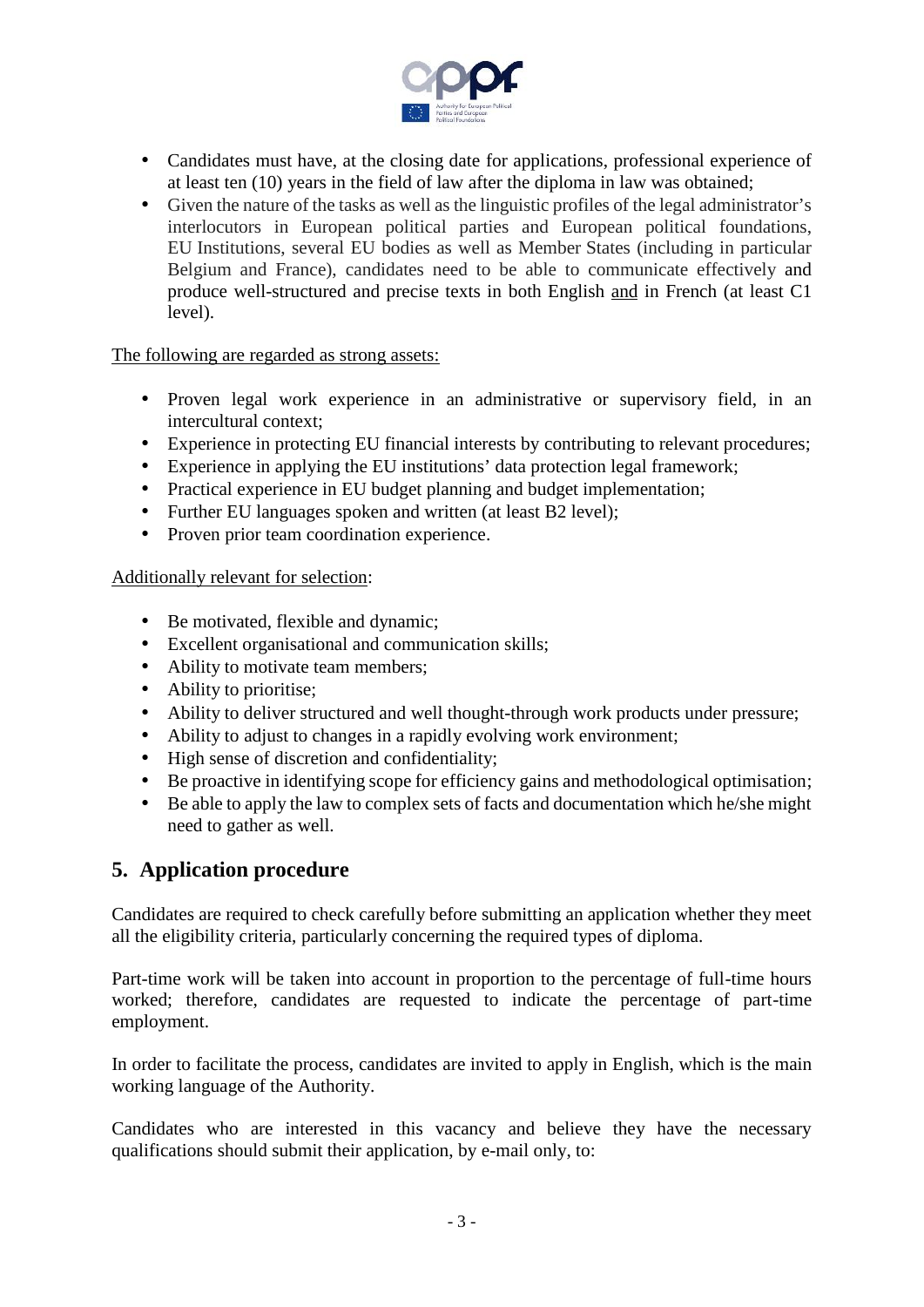

#### APPF-VACANCIES@appf.europa.eu

- Please make sure to indicate the number of the Vacancy Notice, type of post, job and grade concerned.
- Applications must include **all** the documents requested in the Appendix to this Vacancy Notice.
- Please use and duly complete the Authority's **Application Form**, which is one of the annexes to this Vacancy Notice.
- The subject of the e-mail should include the reference of this Vacancy Notice, followed by the candidate's surname.
- The Application Form the file itself must be saved as follows: SURNAME\_Name\_Reference number.

Your personal data will be processed in accordance with Regulation (EU) 2018/1725.

Please note that incomplete applications will be disqualified. Candidates who use the same application to apply for more than one position will also be disqualified.

Applications that are not complete or that are received after the deadline will not be considered.

Under no circumstances should candidates contact the Selection Board, directly or indirectly, concerning this selection procedure. The Appointing Authority reserves the right to disqualify any candidate who would disregard this instruction.

## **6. Closing date for applications**

The closing date for applications is **6 May 2022, 23:59, Brussels time**. The Authority will disregard any application received after the deadline. Applicants are strongly advised not to wait until the last day to submit their applications, since heavy internet traffic or fault with the internet connection could lead to difficulties in submissions. The Authority cannot be held responsible for any delay due to such difficulties.

## **7. Selection procedure**

The candidates' applications will be assessed against the eligibility criteria throughout the procedure and may be found ineligible at any point in time.

Without prejudice to the above, the most suitable candidates in light of the selection criteria will be invited for the next stage of the selection procedure, consisting of (1) a written test and (2), subject to success in the written test, an interview by the Selection Board. The interview may involve a group exercise with candidate(s) from procedure Authority/AST/2022/03 to assess coordination and teamwork skills. It is envisaged that the written tests and interviews will take place in May 2022. Due to the ongoing measures taken in relation with Covid-19 pandemic, the written tests and the interviews might be conducted by video-conference.

Based on the results of the written test and the interview, the Selection Board will draw up a draft reserve list of up to three suitable candidates. The Director, in his capacity as Appointing Authority, will make the final decision. The reserve list will have a validity of initially one year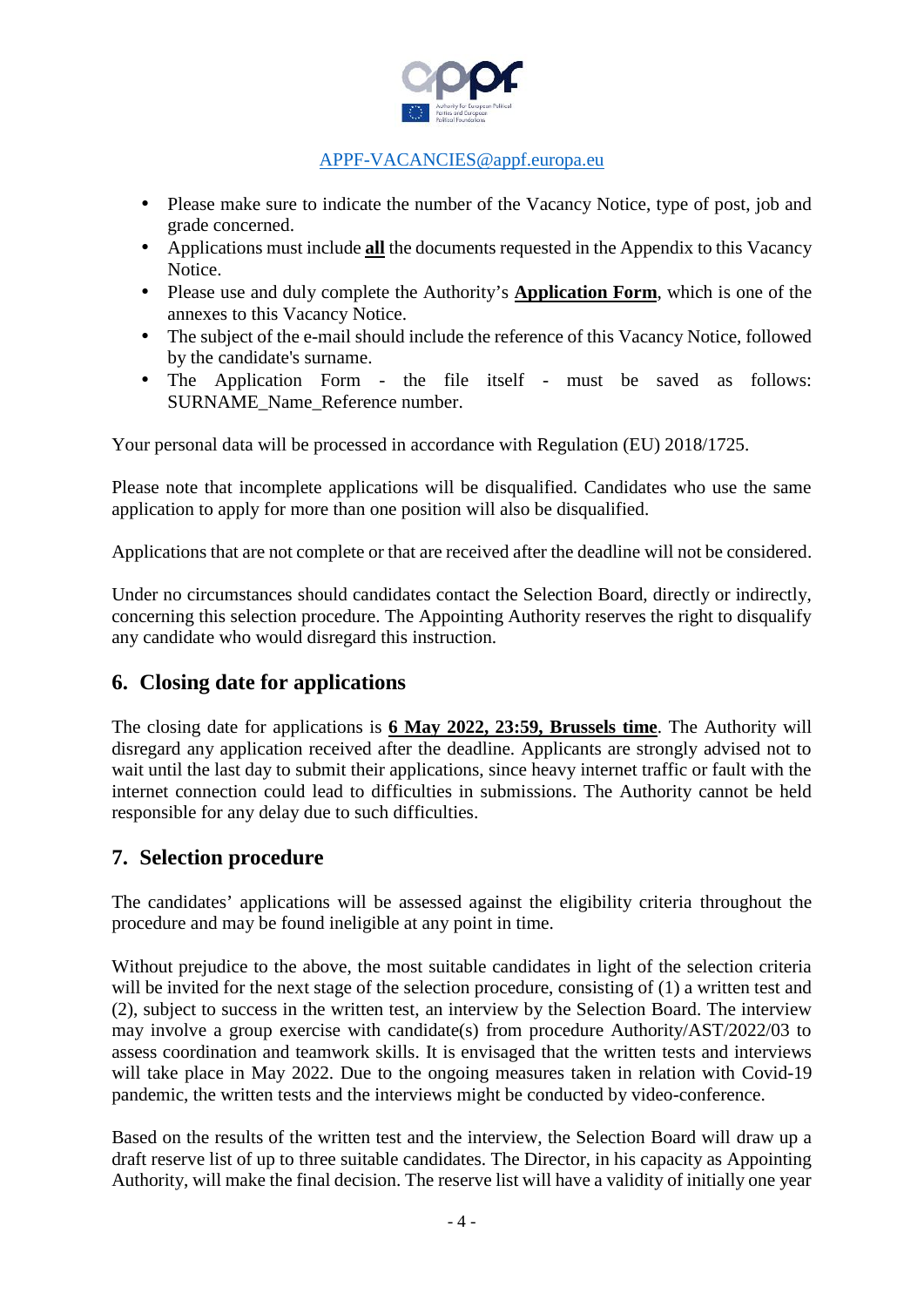

which may be extended. The success in the selection procedure is not a guarantee of recruitment.

In accordance with Articles 11 and 11a of the Staff Regulations (SR) and Article 11 of the Conditions of Employment of Other Servants of the European Union (CEOS), a declaration of non-conflict of interest will be required in advance of potential recruitment. The Appointing Authority will examine whether the successful candidate has any personal interest which may impair his/her independence or any other conflict of interest in relation to the position offered and will adopt appropriate measures. To that end, the candidate - using a specific form - will inform the Appointing Authority of any actual or potential conflict of interest.

In this regard, please also note that Regulation (EU, Euratom) No 1141/2014 specifies that: *"The selection of the staff shall not be liable to result in a conflict of interests [...] and they shall refrain from any act which is incompatible with the nature of their duties."*

All applications are treated fairly. Applicants will be assessed on the basis of their qualifications, experience and skills, and in strict compliance with the principle of equal opportunities in order to have the best possible match between the profile of the candidate and the requirements of the job in question.

Enquiries in relation to this selection procedure<sup>3</sup>, should be addressed to the following email address:

#### APPF-VACANCIES@appf.europa.eu

## **8. Conditions of Employment**

This vacancy notice concerns a Temporary Agent AD9 post to be filled pursuant to Article 2(f) of the Conditions of Employment of Other Servants of the European Union.

The salary of staff members is subject to a Community tax deducted at source and staff members are exempt from national tax on salary.

In addition to the basic salary, the following benefits may apply:

- Additional specific allowances (*e.g.*, expatriation, household, dependent child, installation) depending on the individual's family situation and the place of origin;
- Training and development opportunities;
- Annual leave entitlement of at least 24 days;
- Maternity/paternity leave and parental leave under certain conditions;
- Sickness and Unemployment Insurance Scheme enabling access to care worldwide;
- EU Civil Service Pension rights after 10 years of service.

<sup>3</sup> This request for further information does not influence the timeline for lodging an appeal under Article 90(2) of Staff Regulations of Officials and Conditions of Employments of Other Servants of the European Union.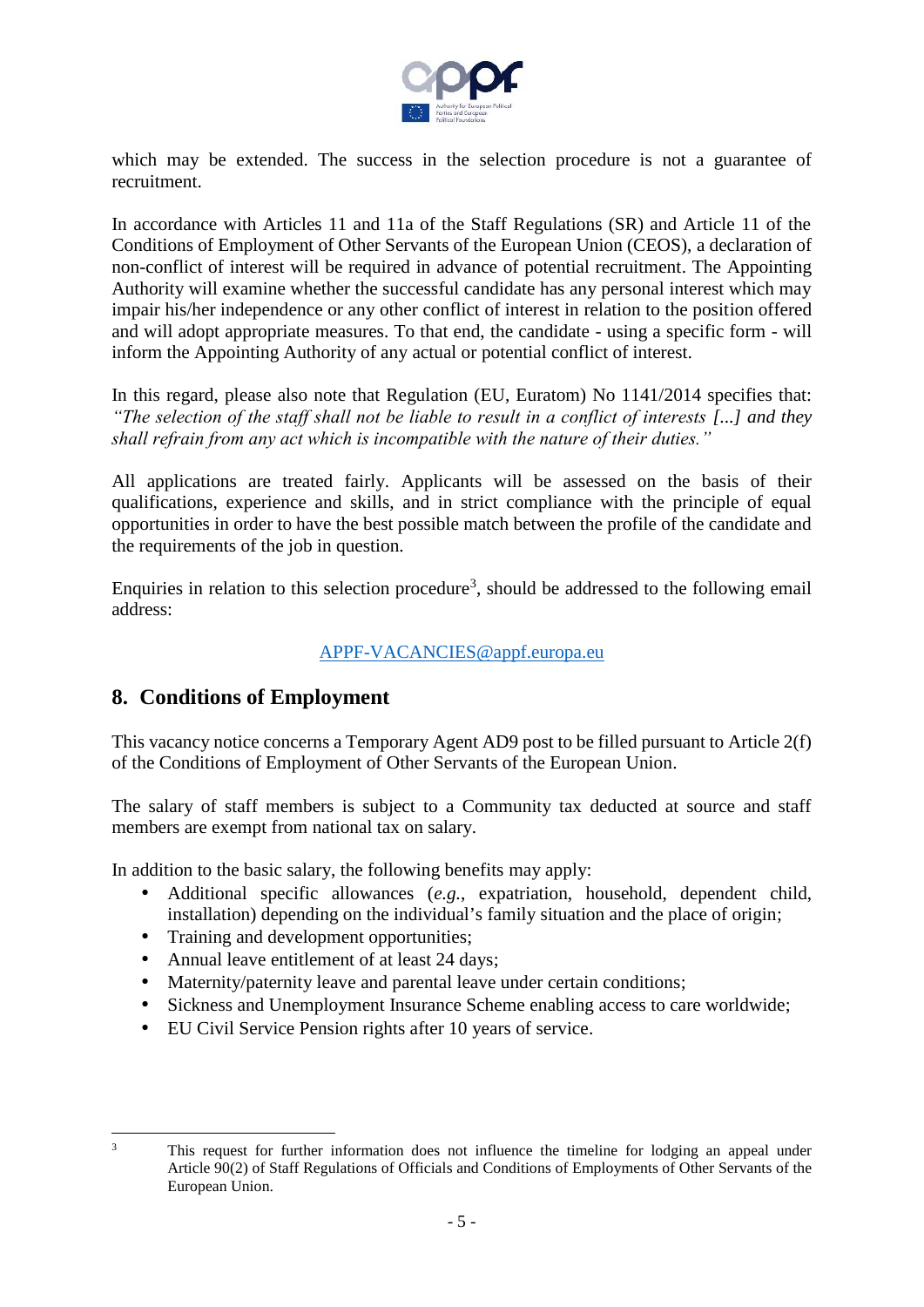

Further information on working conditions of staff members can be found in the Staff Regulations of Officials and the Conditions of Employment of Other Servants of the European Union<sup>4</sup>.

# **9. Equal opportunities**

The Authority applies a policy of equal opportunities and accepts applications without discrimination on any grounds such as sex, race, colour, ethnic or social origin, genetic features, language, religion or belief, political or any other opinion, membership of a national minority, property, birth, disability, age or sexual orientation.

## **10. Data Protection**

The Authority ensures that candidates' personal data are processed as required by Regulation (EU) 2018/1725 of the European Parliament and of the Council of 23 October 2018 on the protection of natural persons with regard to the processing of personal data by the Union institutions, bodies, offices and agencies and on the free movement of such data, and repealing Regulation (EC) No 45/2001 and Decision No 1247/2002/EC (Official Journal of the European Union L 295, 21 November 2018, p. 39–98).

Candidates are invited to consult the privacy statement annexed to this vacancy notice, which explains how the Authority processes personal data in relation to selection procedures.

## **11.Appeals**

Candidates who consider that their interests have been prejudiced by any decision related to the selection procedure, may lodge an administrative complaint under Article 90(2) of the Staff Regulations of Officials of the European Union within the time limit provided for, at the following address:

Authority for European Political Parties and European Political Foundations (Authority) For the attention of the Director, Mr Pascal Schonard Ref.: Authority/AD/2022/02 Rue Wiertz 60 1047 Brussels Belgium

The complaint must be lodged within 3 months. The time limit for initiating this type of procedure starts to run from the time the candidate is notified of the act adversely affecting him/her.

*Brussels, 8 April 2022*

<sup>4</sup> https://eur-lex.europa.eu/legal-content/EN/TXT/?qid=1549272035601&uri=CELEX:01962R0031- 20190101